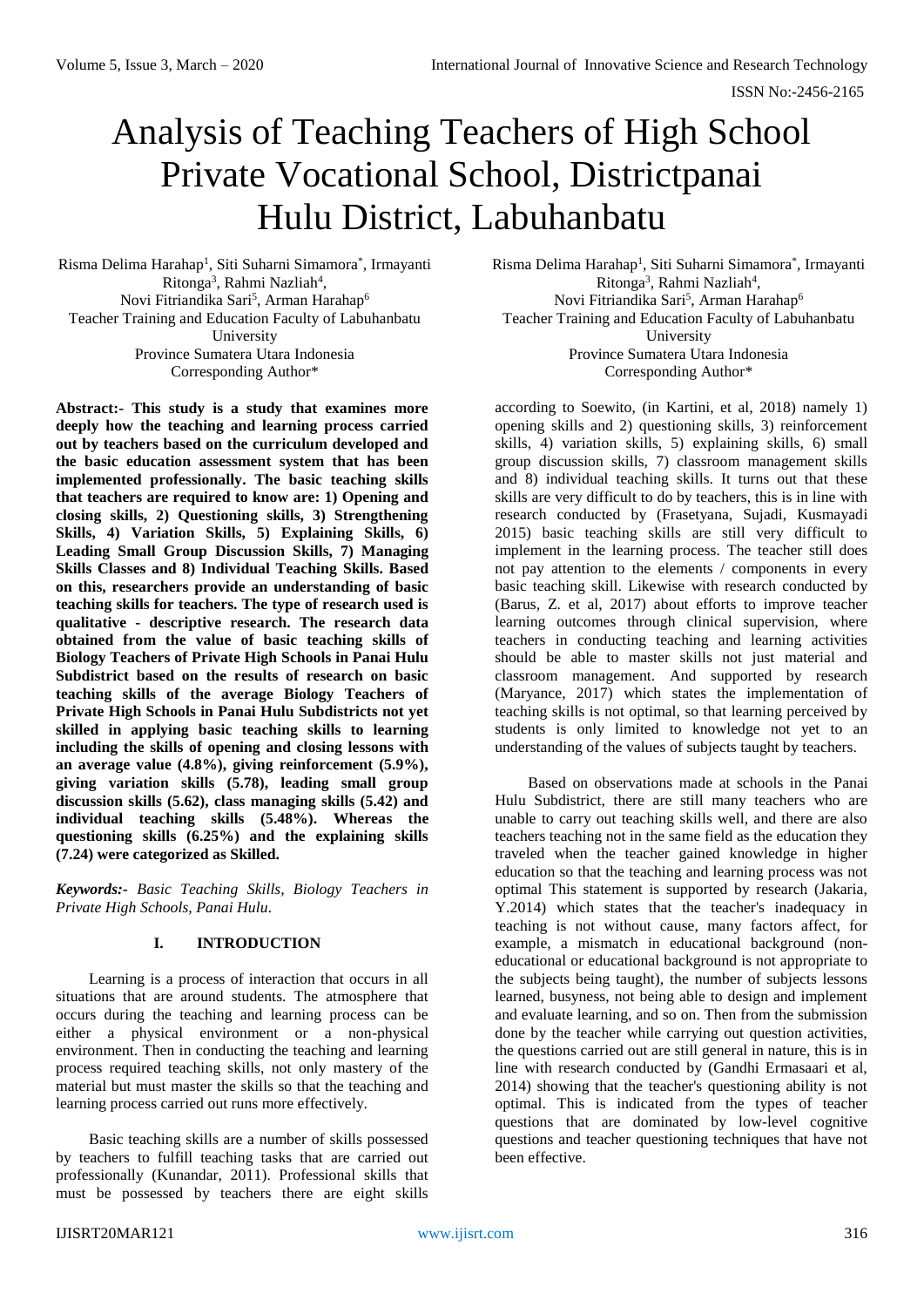Then in the teaching and learning process carried out by the teacher that must be able to create a comfortable and warm atmosphere between fellow teachers and students, it is supported by research (vina puspitaningrum 2016) where the observed component of skills is the principle of warm and enthusiastic, giving challenges, varying , flexibility, emphasis on positive things, and inculcation of discipline in different ways.

The problems and studies presented inspire the author to conduct in-depth research on how to teach the basic skills of private high school teachers in Panai Hulu Subdistrict, where the sub-district is still very limited and belongs to the suburbs of Labuhanabatu Regency, therefore the authors appoint title "Analysis of Teaching Skills for Private High School Teachers in Panai Hulu District.

## **II. METHOD**

The type of research used is the type of qualitative research with a descriptive research design. The qualitative research method is called naturalistic research because the research is conducted in a natural condition (Sugiyono, 2014). The subjects in this study were the Biology Teachers of Private High Schools in the Panai Hulu Subdistrict, amounting to 7 teachers based on the education department data in the Panai Hulu Subdistrict consisting of 2 Biology Teachers teaching at the Karyatani Private School, 1 teacher teaching at the Private School Al-Azhar, 3 teachers who teach at YPKK Private Schools and 1 teacher who teaches at Independent Private Schools.

The instruments used in this study to retrieve data are assessment sheets, observations, interviews and documentation. This research instrument will be filled by researchers based on basic teaching skills of teachers at Panai Hulu Private High School. The data analysis technique used in this study uses qualitative and quantitative data analysis techniques as a support. Analysis

of all research findings in the field is to find out the teaching skills that have been carried out by Biology Teachers in Panai Hulu District by using a formula.

The percentage descriptive analysis formula according to Arikunto (2006) is:

$$
A = \frac{n}{N} x 100\%
$$

Analyze research data using percentage analysis. Qualitative data obtained from describing the findings, through video recording observations of all teacher behavior that occurs during the learning process which is then analyzed. Quantitative data is a percentage of the results of data collection from observation sheets of teachers' basic teaching skills.And the percentage results will be formulated through the following data:

### **Category Value Range**

| value range        | Category          |
|--------------------|-------------------|
| $0 \le p < 21$     | Very less Skilled |
| $21 \le p < 41$    | Less skilled      |
| $41 \le p \le 61$  | Quite skilled     |
| $61 \le p < 81$    | Skilled           |
| $81 \le p \le 100$ | Very skilled      |
| (Ridwan, 2011)     |                   |

#### Table 1

## **III. RESULTS AND DISCUSSION**

Teachers' teaching skills consist of 8 skills, namely 1) Opening and closing skills, 2) Questioning skills, 3) Strengthening skills, 4) Variation skills, 5) Variation skills, 6) Lead small group discussion skills, 7) Small group discussion skills, 7) Manage Classes and 8) Individual Teaching Skills. This research was conducted at a private high school in Panai Hulu District Labuhanbatu District.

| No | Teaching skills                     | Karyatani | High school<br>teacher<br>Private | Al Azhar<br>Private<br>High<br>School<br>Teacher | Private high school teacher<br><b>YPKK</b> |           |         | Private<br>high<br>school<br>teacher<br><b>YPKK</b> | Percentage | Criteria         |
|----|-------------------------------------|-----------|-----------------------------------|--------------------------------------------------|--------------------------------------------|-----------|---------|-----------------------------------------------------|------------|------------------|
|    |                                     | Thecher   | Thecher                           | Thecher                                          | Thecher                                    | Thecher   | Thecher | Thecher                                             |            |                  |
|    |                                     | Ia        | Ib                                |                                                  | Ia                                         | <b>Ib</b> | Ic      | I                                                   |            |                  |
|    | Open and close<br>skills            | 38        | 40                                | 50                                               | 30                                         | 50        | 62      | 70                                                  | 4,8        | quite<br>skilled |
| 2  | Questioning<br><b>Skills</b>        | 42        | 60                                | 73                                               | 61                                         | 60        | 70      | 72                                                  | 6,25       | skilled          |
| 3  | Strengthening<br><b>Skills</b>      | 40        | 40                                | 60                                               | 73                                         | 60        | 70      | 70                                                  | 59         | quite<br>skilled |
| 4  | Skill of Variation                  | 43        | 45                                | 55                                               | 60                                         | 67        | 62      | 73                                                  | 5,78       | quite<br>skilled |
| 5  | <b>Explaining Skills</b>            | 70        | 77                                | 70                                               | 71                                         | 72        | 73      | 74                                                  | 7,24       | skilled          |
| 6  | Leadership Skills<br>in Small Group | 50        | 43                                | 58                                               | 50                                         | 68        | 60      | 65                                                  | 5,62       | quite<br>skilled |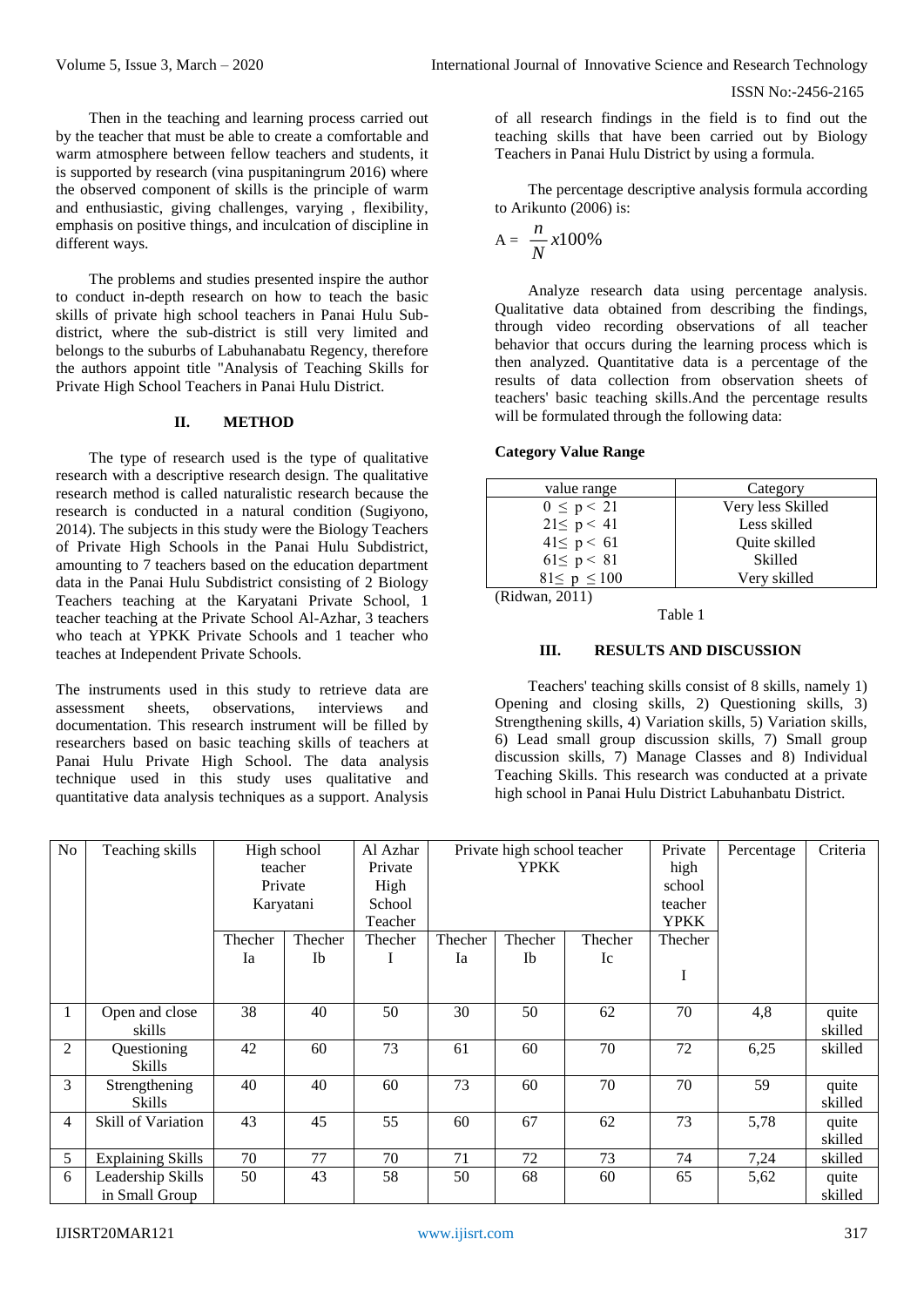| ISSN No:-2456-2165 |
|--------------------|
|--------------------|

|   | Discussion             |    |    |    |    |    |    |    |      |         |
|---|------------------------|----|----|----|----|----|----|----|------|---------|
| ∽ | Classroom              | 40 | 52 | 43 | 53 | 60 | 62 | 70 | 5,42 | quite   |
|   | Management             |    |    |    |    |    |    |    |      | skilled |
|   | <b>Skills</b>          |    |    |    |    |    |    |    |      |         |
| ◠ | Individual             | 60 | 50 | 48 | 60 | 61 | 52 | 53 | 5,48 | quite   |
|   | <b>Teaching Skills</b> |    |    |    |    |    |    |    |      | skilled |
|   | Table 2                |    |    |    |    |    |    |    |      |         |

Based on the value of the recapitulation of the assessment sheet in the table above, it can be seen describe as follows:

- $\triangleright$  The open and closing skills that are carried out by private high school teachers in Panai Hulu Subdistrict get quite skilled results with an average rating of 4.8%. it can be seen from the observation that Biology Teachers in Private High Schools are able to choose good positions in opening and closing lessons, are able to use teaching aids in accordance with learning planning, but are less able to master the class. This is supported by research (Armayanti, R 2014) where teachers must give enthusiasm and enthusiasm to students while learning, teachers must arouse curiosity to students, teachers overcome students' conflicting opinions, teachers compare new knowledge with those already known to students. In carrying out the skills of opening and closing lessons must be done well so that what has been conveyed can be understood by students, and supported by research (Khakim, U et al, 2016) states that "for teachers are expected to further enhance the ability to open and close the overall lesson ". Then (Supriatna, E et al, 2015) in opening and closing the lesson it is necessary to summarize or outline issues that have just been discussed or studied, so that students get a clear picture of the problems just learned.
- $\triangleright$  The results of a private high school research in Panai Hulu Subdistrict on Biology Teachers' questioning skills an average score of 6.25% with a good category. The results of the observation that biology teachers in private high schools in Panai Hulu Subdistrict are able to do well in questioning skills. In this case (Yuliani, 2014) explains that the factors that influence questioning skills, namely factors originating from within and from outside themselves students, then naturally the teacher must be able to provoke questions from within students. Then the teacher is able to do questioning skills by spreading questions to students, and giving time to answer students, but not being able to respond to students to give questions to what they don't know. This is supported by (Ayudhityasari, 2018) stating that questioning skills are an important thing that students must have to support competency achievement. This is in line with the opinion (Sukerni 2018) that enhances students' questioning skills through appropriate learning steps, is expected to create a pleasant atmosphere and without the slightest feeling of tension when learning takes place. Teachers in giving questions to students both oral and written questions more to questions with low cognitive levels. This is in line with research conducted by Tania, et al. (2014) Questioning skills are an inseparable part in order to

improve the quality of learning processes and outcomes, which are also part of success in managing learning and classroom management. This is in line with research (Yusmanah 2012) argues that questioning skills are a way of delivering a lesson through two-way interaction namely from the teacher to students and from students to teachers in order to obtain answers to the certainty of the material through the teacher's or student's verbal answers. (Zulfa, N. 2016) The skill to ask questions not only aims to obtain information, but also increases the interaction between teachers and students.

- $\triangleright$  The results of private high school research in the Panai Hulu Subdistrict. On the skills of giving reinforcement, an average score of 59% was obtained with the category of skilled enough. The skill of giving reinforcement is very important to apply because it can develop student motivation in learning. This is supported by the opinion put forward by Sumiah (2013) saying that "the skill of providing teacher strengthening has a contribution to improving student learning outcomes because by giving reinforcement students feel motivated again to be better so they can develop learning outcomes ". Slavin argues that learning motivation is an important factor in learning as well as determining learning activities carried out, so that learning motivation can be observed from the activities and learning outcomes (Zulhafizh, 2013: 15) and supported by statements (Elly Manizar, 2015) where the role of a teacher is not only merely transferring subject matter knowledge, but also the teacher as a motivator for students to have achievements in learning. So that teachers are required to be able to provide stimulation, motivation and reinforcement to develop student potential and foster student activity and creativity. Then (Dukalang, H. 2018) suggested that motivation is a process that gives enthusiasm, direction, and persistence in behavior. Then followed by a statement (Idzhar, A 2016) In the motivation contained the desire, har.
- Research Results of Private High Schools in Panai Hulu Subdistrict on the skills of variation variation in Swata Karyatani High School get a score of 43% - 45% in Teachers He and Ib are categorized quite skilled in holding variation skills, this is supported by the results of observations where when performing variations in Teacher Biology is able to provide variations in teaching, but unable to provide variations in intonation in delivery, but is able to provide variations in the use of teaching aids. The skills to provide variations are very important to apply because they can reduce student boredom and make learning more interesting. This is consistent with what was expressed by Sumiah (2013) saying that "holding variations by the teacher can improve student learning outcomes. In line with this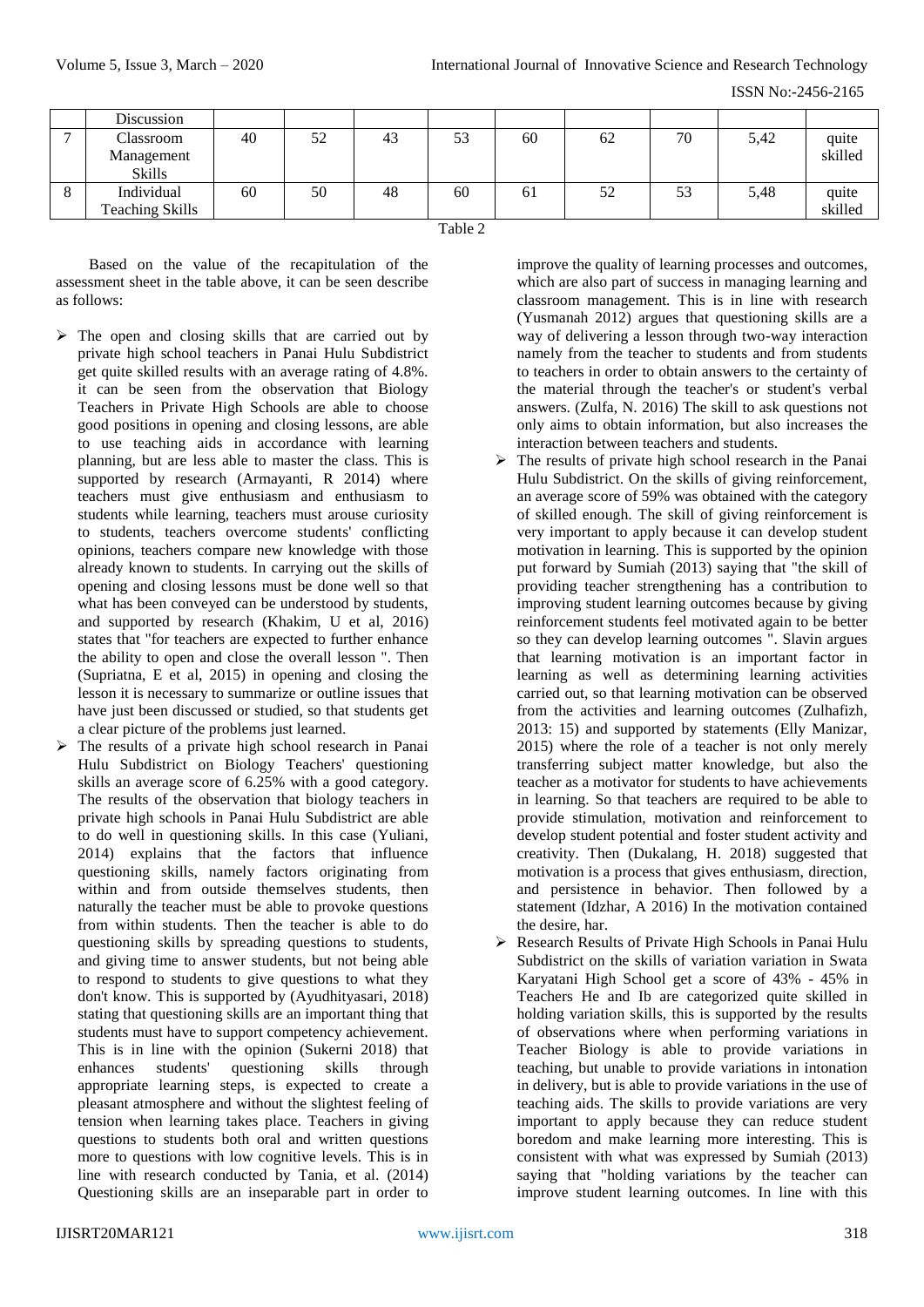opinion (Rhamayanti, Y.2018) Suggesting the ability to hold variations is a skill that must be mastered by teachers in learning, to overcome the boredom of students so that they are always enthusiastic, diligent, and full of participation. In Teachers at Al-Azhar Private High School biology teachers are able variation with a score of 55% is quite skilled category, where the teacher is able to hold variations in terms of teaching, able to hold variations on teaching intonation, but unable to hold variations on the use of assistive devices. At YPKK High School Teachers consisting of 3 biology teachers on the skills to hold variations get a score of 60% - 67% with the Good category, it is seen from the observation that the teachers at YPKK Private High Schools are able to hold variations skills by doing variations in teaching, variations in the use of intonation, variations in the use of tools, but are less able to hold variations in the emphasis of important items on a material. In the Independent Private Biology Teacher High School in terms of holding skills to hold variations get a score of 73% with a good category, it is supported from the results of observations that the biology teacher is able to hold variations in teaching, able to use variations in the use of assistive devices, able to emphasize intonation in material that is considered important, but is less able to make changes in facial expressions.

- Research Results of Private High Schools in Panai Hulu Subdistrict about explaining skills get a score of 70% - 77% with a good category, where private schools in Panai Hulu Subdistrict are able to practice their explaining skills well it can be seen from the observation that teachers Private Biology High School teachers in Panai Hulu Subdistrict are skilled in explaining so that they make students understand what they have been taught. This is consistent with the statement Sukirman (2010) said that "not all subject matter is explained verbally, but can be done through writing and cues. So as to make it easier for students to capture, understand and master the teaching material provided, it is necessary to provide examples / illustrations that can clarify the material. "
- $\triangleright$  The results of private high school research in Panai Hulu Subdistrict about the skills of leading small group discussions on Karyatani High School teachers scored 43% -50% with the category of skilled enough, then on high school teachers in Al-Azhar Private Schools scored 58% with the same category namely skilled enough, in YPKK Private High School all three teachers get a score of 50% - 68% with the category of quite skilled. In Mandiri Private High School the teacher gets a score of 65% with a skilled category. (Ermi, N.2015) By using the discussion method in the learning process students freely communicate ideas and opinions (Hadijah, et al. 2016) The discussion method is a tool that is used in the learning process and as teaching materials and a foundation for achieving learning objectives. The skills of guiding small group discussions must be emphasized and implemented by the teacher. This is in line with the opinions raised by (Zulfanidar, 2016) speak ". Then (Mulyani, T. 2006)

suggests the use of discussion methods that are guided directly by the teacher in greater depth can provide broader understanding and events for students.

- $\triangleright$  The results of a private high school research in Panai Hulu Subdistrict about class management skills namely in Karyatani Private High School Teachers get 40% - 52% score with the category of moderately skilled, in Al-Azhar Private High School the score obtained by the teacher is 43% with the category of quite skilled , in the YPKK Private High School the scores obtained from the three Biology teachers on classroom management skills were 53% -62% with a fairly skilled category. Whereas in the Private High School the Biology Teacher scores 70% in the highly skilled category. In the classroom the teacher is demanded to be able to produce intact learners, in accordance with the function of education in the national education system law, which is to develop abilities and shape character and civilization A dignified nation in the context of educating the nation's life, aims to develop the potential of students to become human beings who believe in and fear God Almighty, have good morality, be healthy, skilled, creative, independent, and become citizens who are democratic and responsible (Euis) , et al. 2014). Then (Azizah and Estiastuti 2017) said that "warriors in managing classes play a very important role in creating optimal classroom conditions, teacher mastery of basic teaching skills, especially classroom management skills, is needed in the teaching-learning process so learning can take place effectively, interestingly and pleasantly. (Mahrifatun.N, 2018) states that class management is important because it can make students comfortable and at ease in the process of learning activities. So it is expected to increase and enhance student enthusiasm for learning. In classroom management activities, creating comfortable and enjoyable learning conditions, applying varied learning models and being a teacher who can establish good communication with students it can increase student motivation.
- $\triangleright$  The results of private high school research in Panai Hulu Subdistrict on individual teaching skills, in Karyatani Private High School scored 50% -60% in the category of moderately skilled, in the Al-Azhar Private High School the Biology teacher got a score of 48% in the category of skilled enough, in the YPKK Private High Schools The three teachers holding individual teaching skills scored between 52% -61% in the quite skilled category, while in the Private High School the Biology Teachers scored 53% in the quite skilled category. Individual teaching skills are important to do in learning this is revealed by Hidayati (2013) saying that "each student has the opportunity to meet face-toface with the teacher and obtain teacher assistance and guidance individually. Thus, the teacher can assess students' abilities in the most appropriate way for each different student.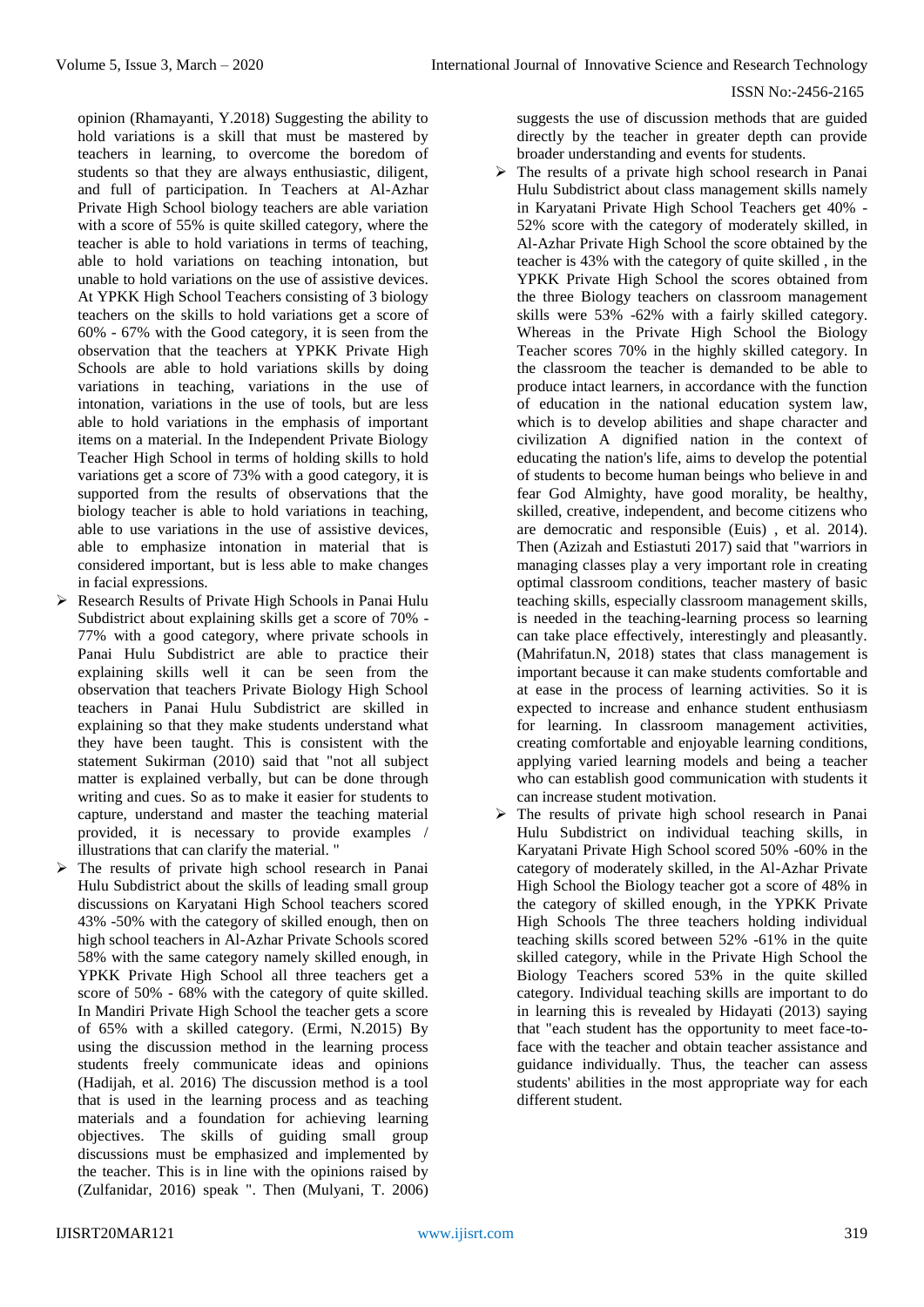## **IV. CONCLUSION**

Basic teaching skills of teachers must be one of the factors that must be considered in teaching and learning. The results of the study of basic teaching skills of teachers stated that the average Biology Private High School teacher in Panai Hulu Subdistrict was not skilled in applying teaching and learning skills to lessons including opening and closing lessons, asking, Strengthening Skills, variation skills, explaining skills, leading small group discussion skills, managing class skills and individual teaching skills.

## **REFERENCES**

- [1]. A Harahap,2015. Perbedaan Hasil Belajar Siswa yang diajarkan Dengan Menggunakan Metode Diskusi Dengan Penerapan Prediction Guide (Tebak Pelajaran) dan Tanpa Penerapan Prediction Guide Pada Materi. Jurnal Pembelajaran dan Biologi Nukleus 1 (1), 25-28
- [2]. Ayudhitiyasari, R.2018. *Improving Questioning Skills Through Guided Discovery Learning Models in Primary Schools*. Thesis. FKIP Elementary School Teacher Education Study Program, Muhammadiyah University,Surakarta.Azizah, Ika Nurdiana and Arini Estiastuti. 2017. *Teacher skills in classroom management are low on thematic learning in elementary school*s. Learning Journal. Semarang State University.
- [3]. Azriyusa, A. 2014. *The Effect of Giving Strengthening Against Math Learning Outcomes of Class VII Students of SMP Negeri 1 Kamal on Round Number Material*. MATHEdunesa Journal: Volume 3 No. (1).
- [4]. Barnawi & Mohammad Arifin. 2012. *Ethics and Educational Profession*. Yogyakarta: Ar-Ruzz Barus. Z.dkk. 2017*. Efforts to Improve Teachers' Basic Teaching Skills Through Clinical Supervision With a Collaborative Approach in SMB 1 Berastagi*, Karo District. Journal of Education Management Vol. 9, pp. 62-74
- [5]. Djamarah, S. B. 2010. *Teachers and Students in Educational Interactions*. Jakarta: Rineka Cipta. Dukalang.H, et al. 2018. "Increasing Student Learning Motivation Using Macromedia. Ermi, N. 2015. " *Use of Discussion Methods to Improve Learning Outcomes of Social Change Material in Class XII Students of SMA Negeri 4 Pekanbaru* "Journal SOROT, Volume 10, Number 2, October 2015 pages 155 – 168
- [6]. Ervina Puspitaningru. 2016. *Teacher's Ability in Classroom Management at Minomartani 2 Elementary School*, Yogyakarta: Yogyakarta University, Thesis-PGSD, p. 67.
- [7]. Euis Karwati and Donni Juni Priasa, Class Management (Bandung: Alfabeta, 2014), p.2. Frasetyana, Sujadi, Kusmayadi. 2015. *Analysis of Basic Teaching Skills of Mathematics Education Students in Learning Micro.Vol 3 No.4* (jr.fkip.uns.co.id). Solo: Electronic Journal of Mathematics Learning.
- [8]. Gandhi Ermasaari, I Wayan Subagia and Ida Bagus Nyoman S.2014. The Ability to Ask IP Hadijah, et al. 2016 Application of Discussion Methods to Improve Learning Outcomes of Class IV Teachers in the Management of Learning, (Indonesian Journal of Science and Education Learning, Vol. 4, Number, page *4Students in Social Sciences Subjects in SDN No. 2 Tamarenja Sindue Tobata* District "Tadulako Online Creative Journal Vol. 4 No. 8 ISSN 2354-614X Pages 11-30
- [9]. Hardiyanti, K. 2015. Application of Skills to Strengthen Teachers in Learning in Class IV SD.N 1 Karang Sari Pengasih District Kulon Rogo Regency. Journal of Primary School Teacher Education. Vol. 14-14. Pages 1-12
- [10]. Hidayati, Ika Nuraini. 2013. *Implementation of basic skills teaching Javanese language teachers in SMP Negeri 1 Semarang*. Thesis. Semarang State University.
- [11]. Idzhar, Ahmad, 2016. "*The Role of Teachers in Improving Student Learning Motivation*", Journal office, Vol. 2, No. 2 Jakaria, Yaya, 2014, *Analysis of Feasibility and Suitability between Educational Backgrounds of Primary School Teachers with Subjects Subjected*, Journal of Education and Culture, Vol. 20, Number 4.
- [12]. Kartini, Muis. A. 2018. Analysis of the Basic Teaching Skills of Teachers in SD N 002 Middle Sebatik. Edukasia Journal, (Online), Vol 5 No 2. Pages 48-55
- [13]. Khakiim, U et al. 2016. Implementation of Opening and Closing Lessons by Class 1 Primary School Teachers. Journal of Theory Education, Research and Development, Vol. 1 No.9. Pages 1730-1734
- [14]. Lunenburg, F. C. & Irby, B. J., 2011. *Instructional Strategies to Facilitate Learning. International* Journal of Education Leadership Preparation, 6 March 8, 2016.
- [15]. Mahrifatun, N. 2018. "*The Effect of Classroom Management on Student Learning Motivation in SD Negeri Tambaksari Kembaran*". Undergraduate Thesis in Education, Department of Islamic Education Management, Faculty of Tarbiyah and Teacher Training, State Islamic Institute (IAIN)Purwokerto.
- [16]. Manizar, Elly, 2015. "The Role of Teachers As Motivators in Learning", Jurnal Tadrib, Vol. 1, No. 2 Maryance, *Implementation of Basic Teachers' Teaching Skills in Islamic Religious Education Learning in SMP Negeri 17 Palembang,* (Reality: Journal of Guidance and Counseling, Vol. 2 Number 2 Year 2017), p. 385.
- [17]. Mulyani, T. 2006. *"Efforts to Improve Social Studies Learning Outcomes in History with Guided Discussion Methods in the Subject of the United Nations in Class VI Students at Margosari Elementary School, West Semarang* Subdistrict, Semarang City Academic Year 2005/2006" Thesis of FIS UNNES History Department, 63 pages.